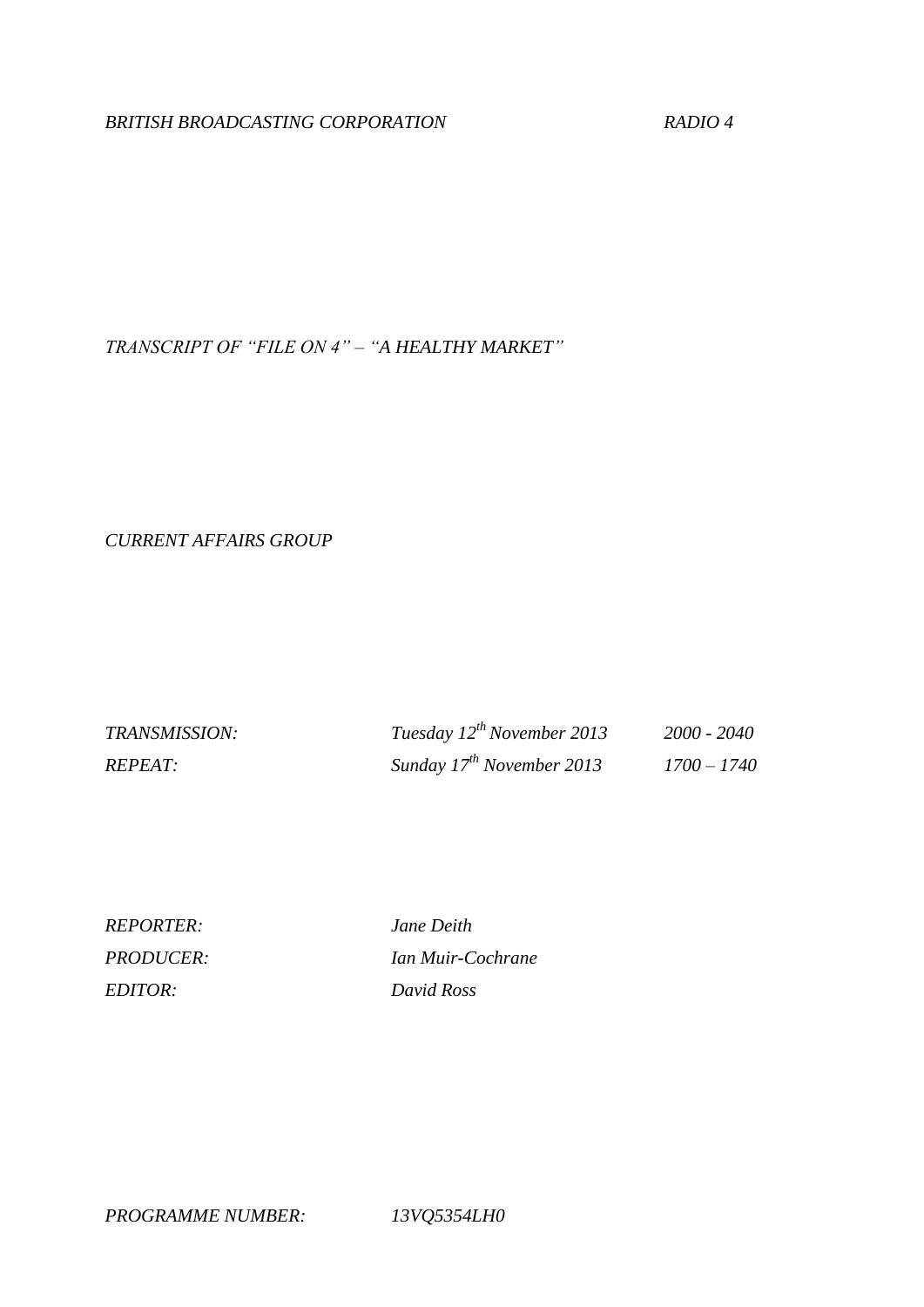# THE ATTACHED TRANSCRIPT WAS TYPED FROM A RECORDING AND NOT COPIED FROM AN ORIGINAL SCRIPT. BECAUSE OF THE RISK OF MISHEARING AND THE DIFFICULTY IN SOME CASES OF IDENTIFYING INDIVIDUAL SPEAKERS, THE BBC CANNOT VOUCH FOR ITS COMPLETE ACCURACY.

## "FILE ON 4"

| Transmission: | Tuesday 12 <sup>th</sup> November 2013 |  |  |
|---------------|----------------------------------------|--|--|
| Repeat:       | Sunday 17 <sup>th</sup> November 2013  |  |  |
|               |                                        |  |  |
| Producer:     | Ian Muir-Cochrane                      |  |  |
| Reporter:     | Jane Deith                             |  |  |
| Editor:       | David Ross                             |  |  |
|               |                                        |  |  |

# ACTUALITY IN HOME WITH NURSE

| I will just listen to your chest. Say ninety-nine.                                                                      |
|-------------------------------------------------------------------------------------------------------------------------|
| Ninety-nine.                                                                                                            |
| And again.                                                                                                              |
| Shelia Friend credits community nurses with keeping her<br>out of hospital and in her own home, just outside Cambridge. |
| That all sounds very good.                                                                                              |
| Lovely.                                                                                                                 |
|                                                                                                                         |

DEITH: But come next summer, she could be treated, not by the NHS, but by Serco. Or Virgin. Or Circle. Because in Cambridgeshire, clinical commissioners have put the biggest ever NHS contract up for grabs. Bidders are competing for an £800 million prize: a five year deal to provide health services for older people – everything from hospital emergencies to dementia treatment, even end of life care. And across England,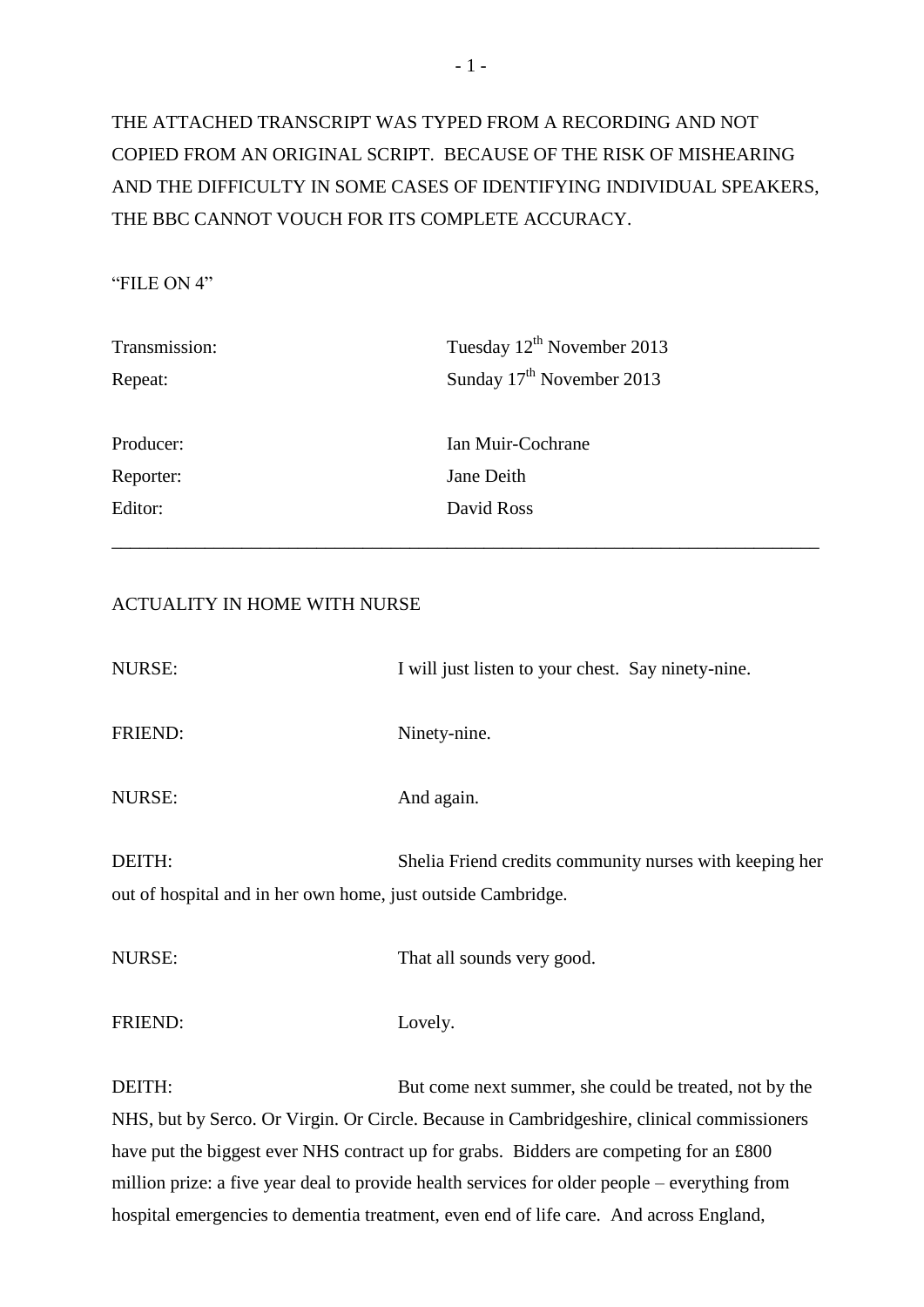DEITH cont: commissioners are shopping around. But what will we know about the billions in confidential deals done with private companies? In File on 4 tonight, we look at the secrecy around how NHS contracts are awarded, and how they're really performing.

#### SIGNATURE TUNE

#### ACTUALITY WITH WEBSITE

DEITH: Are you an outsourcing company looking at new markets? Are you interested in picking up an NHS contract? Well, there are websites you can try like Supply2Health or this one, Tendersdirect.co.uk. Let's have a look on here. There's a myriad of contracts – everything from community vasectomy services in Bath or how about this one? Resuscitation services in Birmingham. There are thousands and thousands of different contracts here. The coalition Government has flung the hospital doors open even wider to new entrants:

MAZZI: At the moment, we're seeing almost an arms race around establishing yourself as the leading players in this market.

DEITH: Dr Christian Mazzi advises private providers for consulting firm Bain & Company.

MAZZI: Our analysis would suggest that at the moment there is something like £6 billion worth of live tenders, and whoever's in a position to establish themselves early will create a precedent and therefore not only create a precedent, but also gain traction and a reference as well as learn the business model that will be required to deliver on the care, so there's a real opportunity for being a fast mover, an early mover in establishing your presence early in this new and changing environment.

#### ACTUALITY OF PETERBOROUGH CATHEDRAL BELLS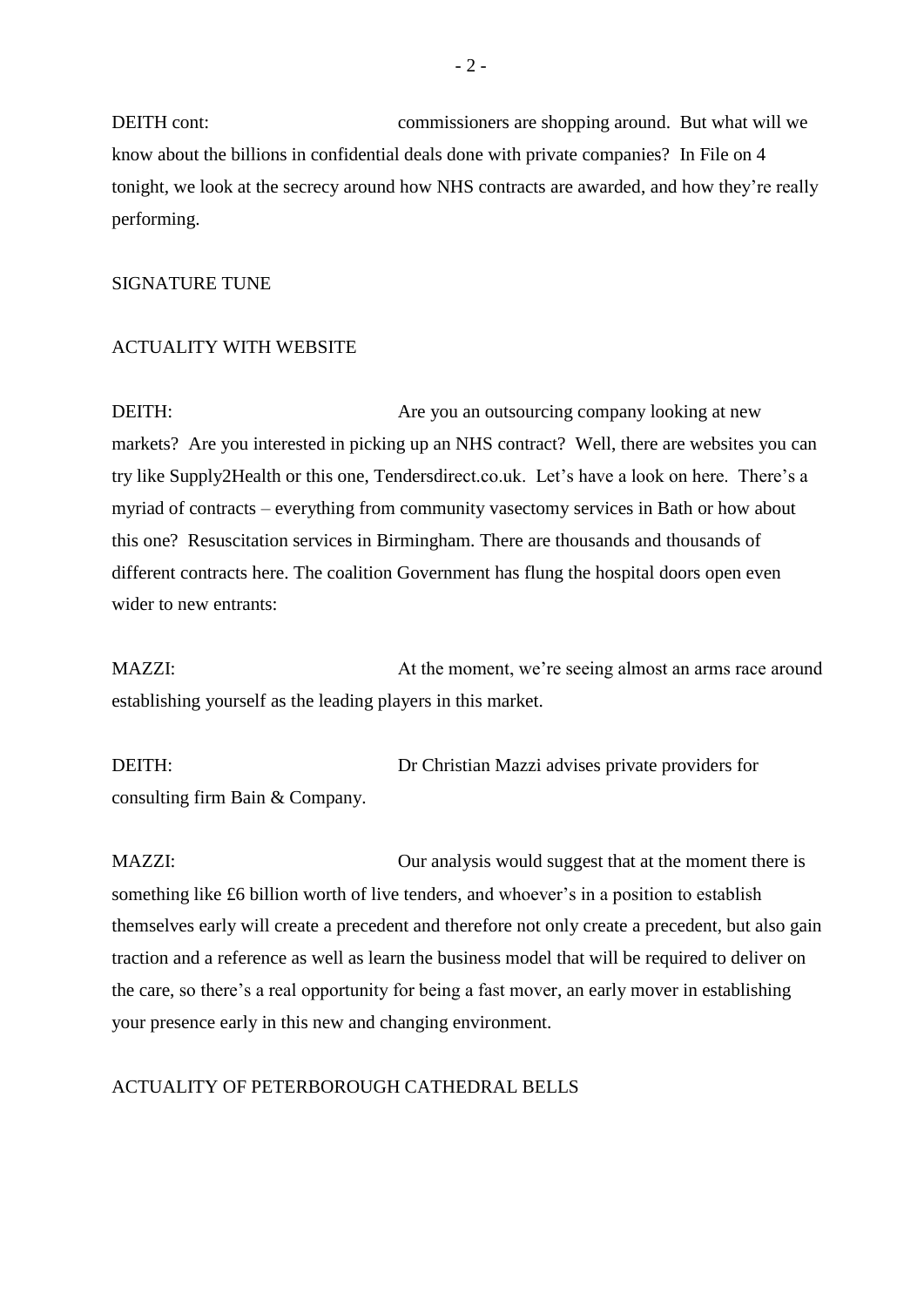DEITH: April's Health and Social Care Act created this moment of opportunity. It gave local doctors the power to choose who to buy from. But the GP commissioners, based here next to Peterborough Cathedral, have strict instructions to shop around on the open market, always selecting whoever's best value for money.

#### ACTUALITY OF FLOWER SELLER

FLOWER SELLER: Buy one for a pound, two for two, three for three. You do the maths, I'll take your money. Pound a bunch, any bunch ….

DEITH: Whoever's picked in Cambridgeshire will be looking after for 870,000 older people. By offering a giant contract, Cambridgeshire and Peterborough Clinical Commissioning Group has gone for competitive tendering wholesale. Why? Dr Neil Modha is the GP in charge.

MODHA: I know as a GP that my patients are often not getting the services that they want or that I'd expect, and actually by putting out to tender part of the hospital services and the community services together, it can incentivise people to really look after a patient as an individual. We felt that the best way to get the best ideas that we talked about in terms of innovative ideas was to go to the market.

DEITH: Of course not everyone's convinced about that. John Hully, a local campaigner from the National Health Action party, is suspicious – and he wants to be able to scrutinise the tender from start to finish.

HULLY: This is really cost driven and there is an assumption, I would suggest an ideological assumption, that competition between private providers and other providers will somehow magically create out of this cost cutting a wonderful solution. I am not at all convinced. Older people, you can only say that they are being used as an experiment. We need to see all the pre-bid information, we need to understand exactly the details of what they are tendering for, the precise criteria for success in the bid, then we might be able to judge how well the actual tender process worked. I think that's important.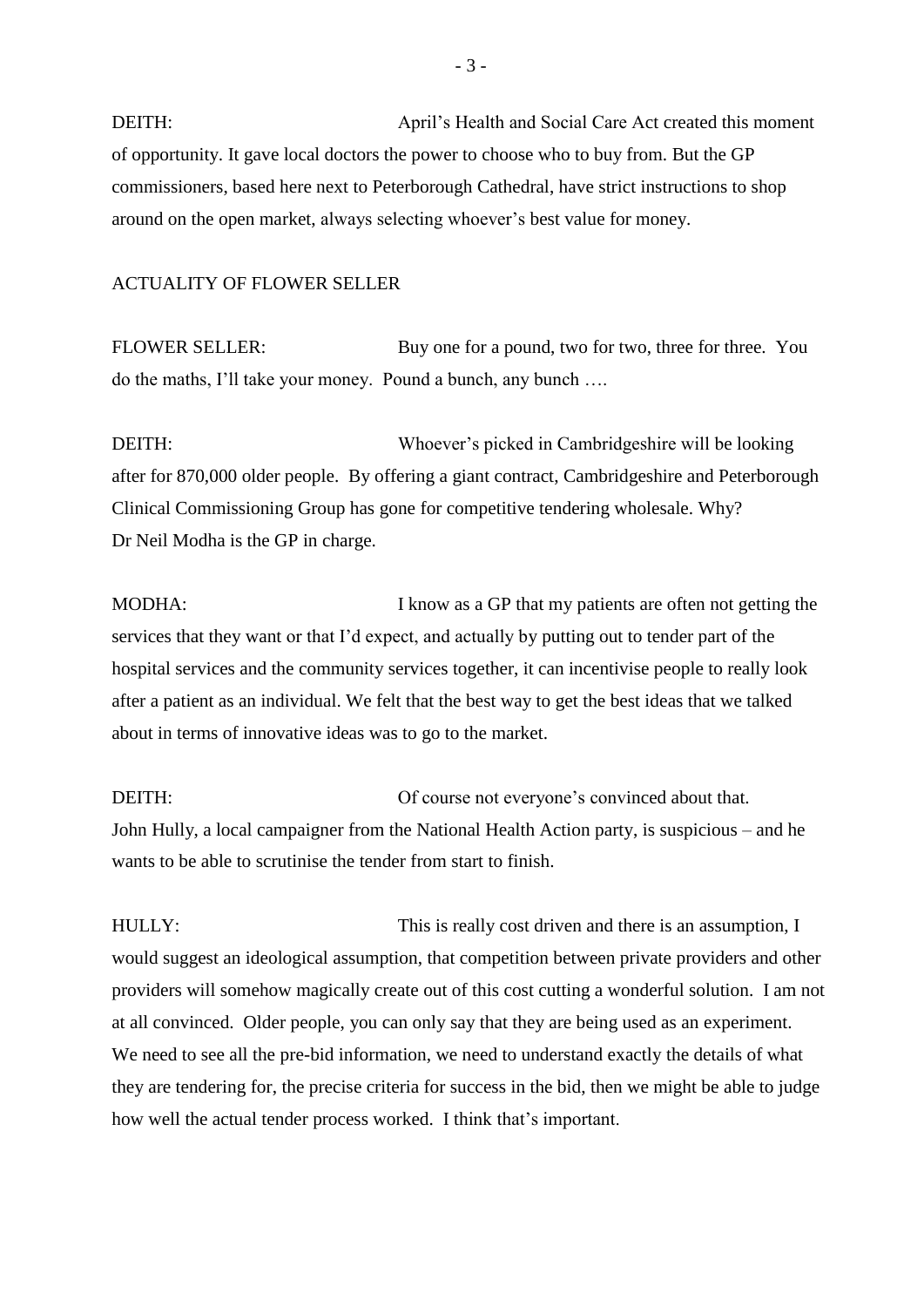DEITH: The privatisation debate is for another programme, but the Cambridgeshire tender will certainly cost a lot of time and money - a year and a half, and £800,000. So how do we know it's being done right? We asked the Clinical Commissioning Group if we could see the tender document.

MODHA: Because we are in a procurement process it makes it difficult to release sort of all of the information. Previously a specification would have been produced and we would have gone out to say how will you provide this specification, but what we're really testing is ideas from all of these bidders and trying to bring that then into a specification that then is a very tangible document that people could understand. But that will come out through this procurement process.

DEITH: At the moment there is nothing written down on paper – only data in a mysterious data room that only the bidders can enter. For now patients have to trust the commissioning group, although it says they will be consulted further down the line.

#### EXTRACT FROM RADIO SUFFOLK

STING: BBC Radio Suffolk. Get the latest news ....

DEITH: But when the Community Health Service was put out to tender over the border in Suffolk, there was no public consultation. Serco won the contract, promising to run the service for £140 million – that was £16 million less than the old NHS Trust had managed. Although at the time NHS Suffolk, which awarded Serco the three year contract, refused to reveal how low the company had bid, citing commercial confidentiality.

#### ACTUALITY AT SERCO CALL CENTRE

OPERATOR: Good morning, Suffolk Community Healthcare, Adam speaking, how can I help? Okay, can I just ask what GP surgery the patient's with, please?

DEITH: In the spirit of openness and transparency, Serco have invited us into their Care Coordination Centre – they won't call it a call centre. It's a CCC for short, and in this room, in the shadow of the Orwell Bridge, fifty people man the phones 24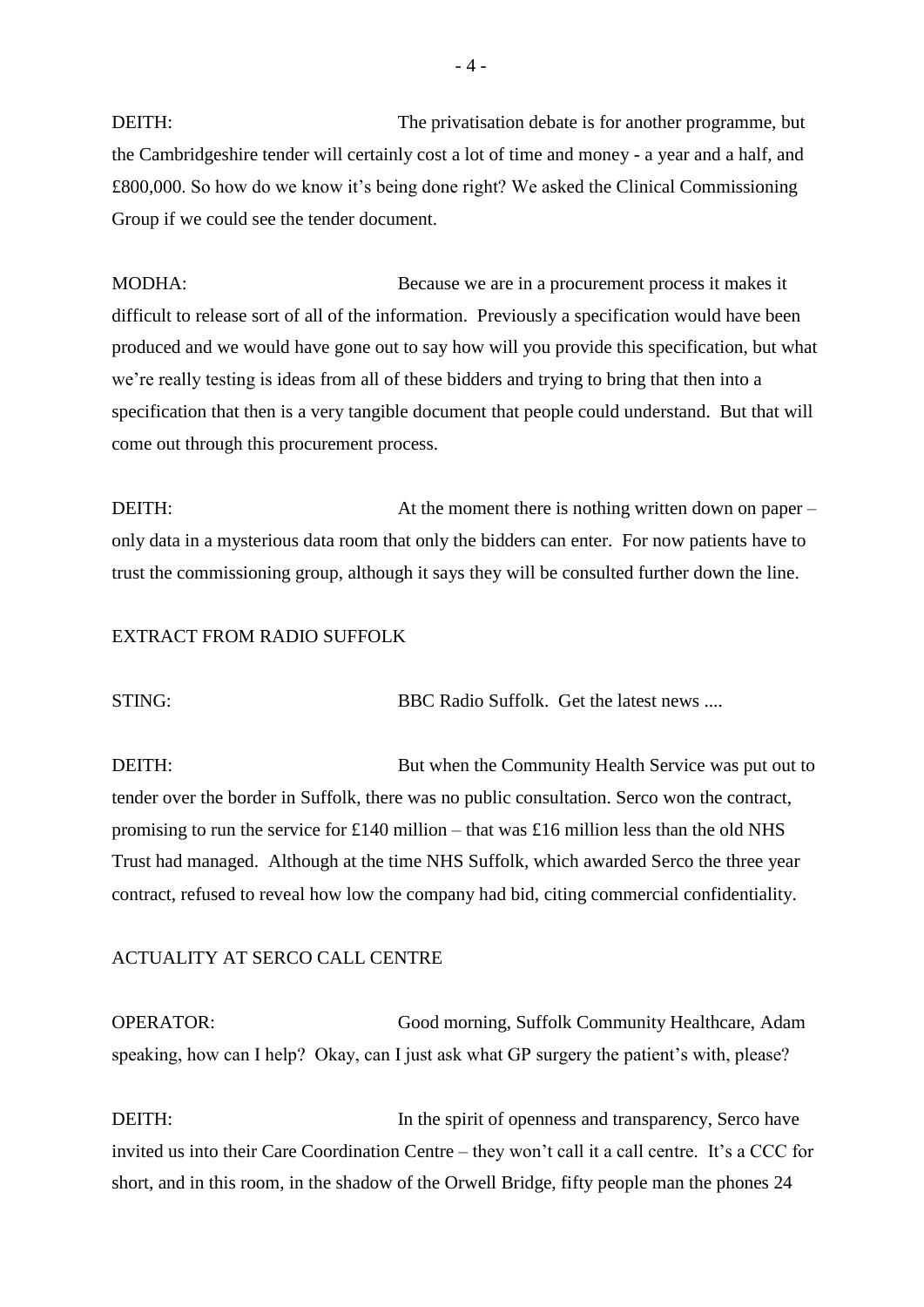DEITH cont: hours a day, taking referrals from patients, GPs and hospitals. On a typical day, they tell me, they'll take five hundred calls. But File on 4 has seen as yet unpublished figures from Serco's last performance report which show that in June the number of callers that rated the Care Coordination Centre as 'good or above' was only 17%. The nurses and therapists have been given computers holding their patients' records to cut down on paperwork and give them more time to care. But the performance report, by the GP commissioners in charge of the Serco contract now, reveals community intervention teams are failing to hit four and seventy-two hour response targets. So with £4 million invested in a call centre and IT, why is it taking too long to reach patients?

#### ACTUALITY IN CAR

DEITH: We're on our way to meet a community nurse who drives round villages in Suffolk treating housebound patients, and she has agreed to talk to us about what her job is like under the Serco contract, on the condition that we keep her anonymous.

GILLIAN: I would say the main problem now is the lack of staff. Certain teams are left with virtually half the number of staff that they had at this time last year.

DEITH: We're not using this nurse's real name. We're calling her Gillian. And we've asked someone else to voice her words.

GILLIAN: In some cases there is nobody to cover a shift, for instance during the night. So a good example would be a patient with a blocked catheter in the night. Really if nobody can go out and unblock the catheter, that patient would have to go to Accident & Emergency to have that procedure done, so it's that kind of thing. It can be for palliative patients, they may need some emergency drug therapy in the night, pain relief. It means somebody from an adjacent team will have to travel across and that can mean travelling, you know, fifty, a hundred miles. It's probably impossible for any team, whether it had been Serco or another Foundation Trust that took over, to run it at the level that Serco came in with their bid. I think they were unrealistic, but I think that's because we are the first community healthcare team that they have managed and they completely underestimated the job in hand.

- 5 -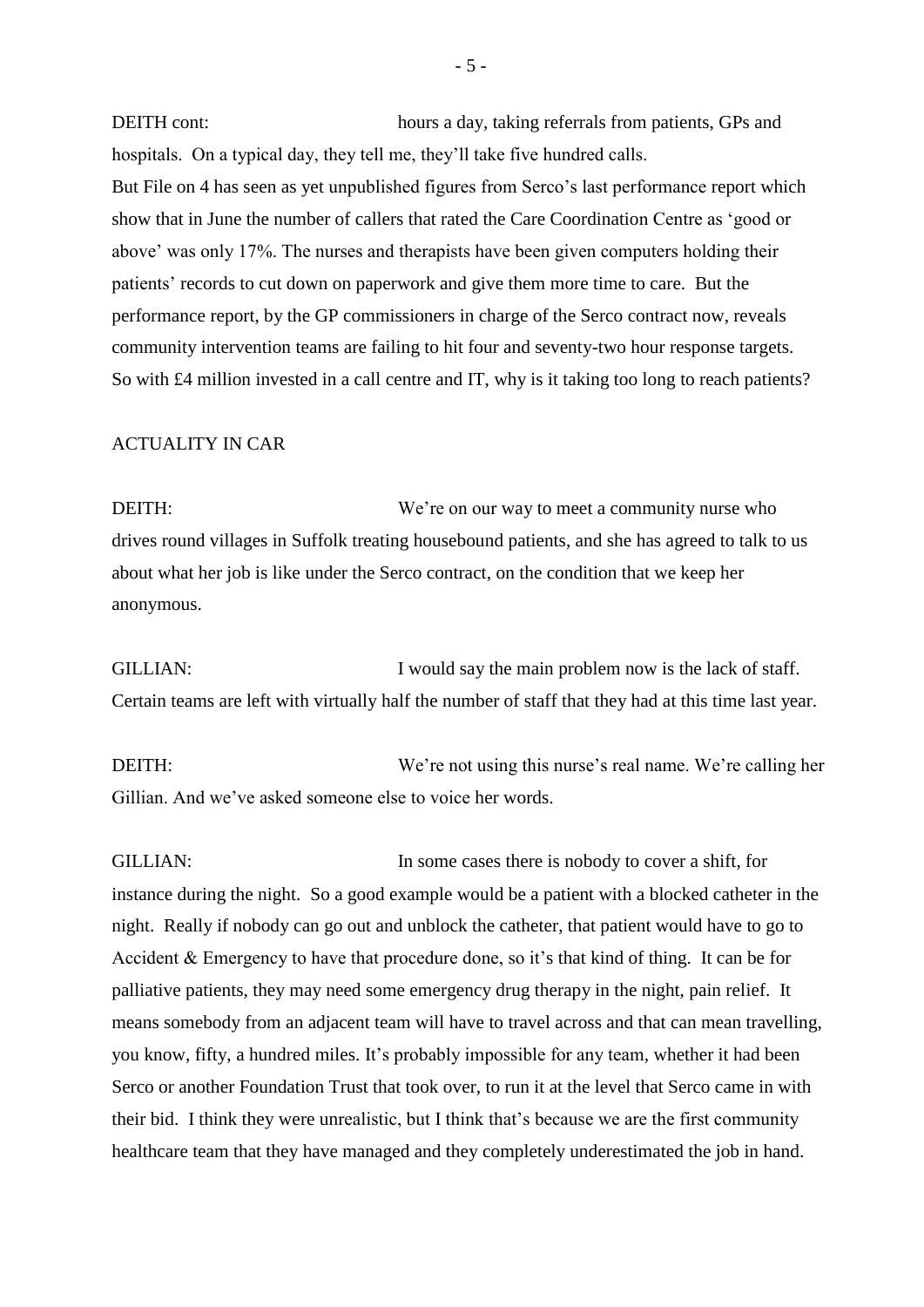DEITH: Originally, Serco's plan for Suffolk Community Healthcare was to cut 137 jobs. In the end it lowered that to 29. In the first staff consultation document, it promised they'd be 'empowered to provide the right care in the right place at the right time'.

JANET: If we rang somebody and, you know, they were actually safe in a safe place, they had somebody to tend to their needs - ie food and drink and they could breathe and they could go to the toilet, then we'd have to assume that they were okay.

DEITH: Janet – again that's not her real name, and we've got someone to voice her words – is a therapist who left Suffolk Community Healthcare a few months ago.

JANET: I didn't feel I could continue to work somewhere where there were so many issues with the day to day running and for patient care. I feel the increase in pressure on staff grew daily. There was always more of a demand than we could meet as a service, and being on the frontline staff, you're the ones dealing with the patients and their families every day, you're the ones breaking the bad news that you can't necessarily meet their needs because there's X amount of other people to see as well, so that was very difficult, you know ringing people and saying that you weren't able to get there and you'd have to rearrange. For some of the nursing patients, they may well have been used to seeing the nurse for about twenty minute visit and that was cut short to ten minutes, and so for that patient they can't have as good a service if they're not there long enough to do these things. Part of the caseload of our service was also to provide, you know, good end of life care for people, and I think you've only got one chance to get it right for these people, and if we can't get it right for them because of reduced staffing, well I think that's very sad because we failed that patient.

DEITH: So is Serco really doing as badly as Gillian and Janet claim? If so, are the clinical commissioners on the case? The Government said it would be simple to find out.

#### EXTRACT FROM ARCHIVE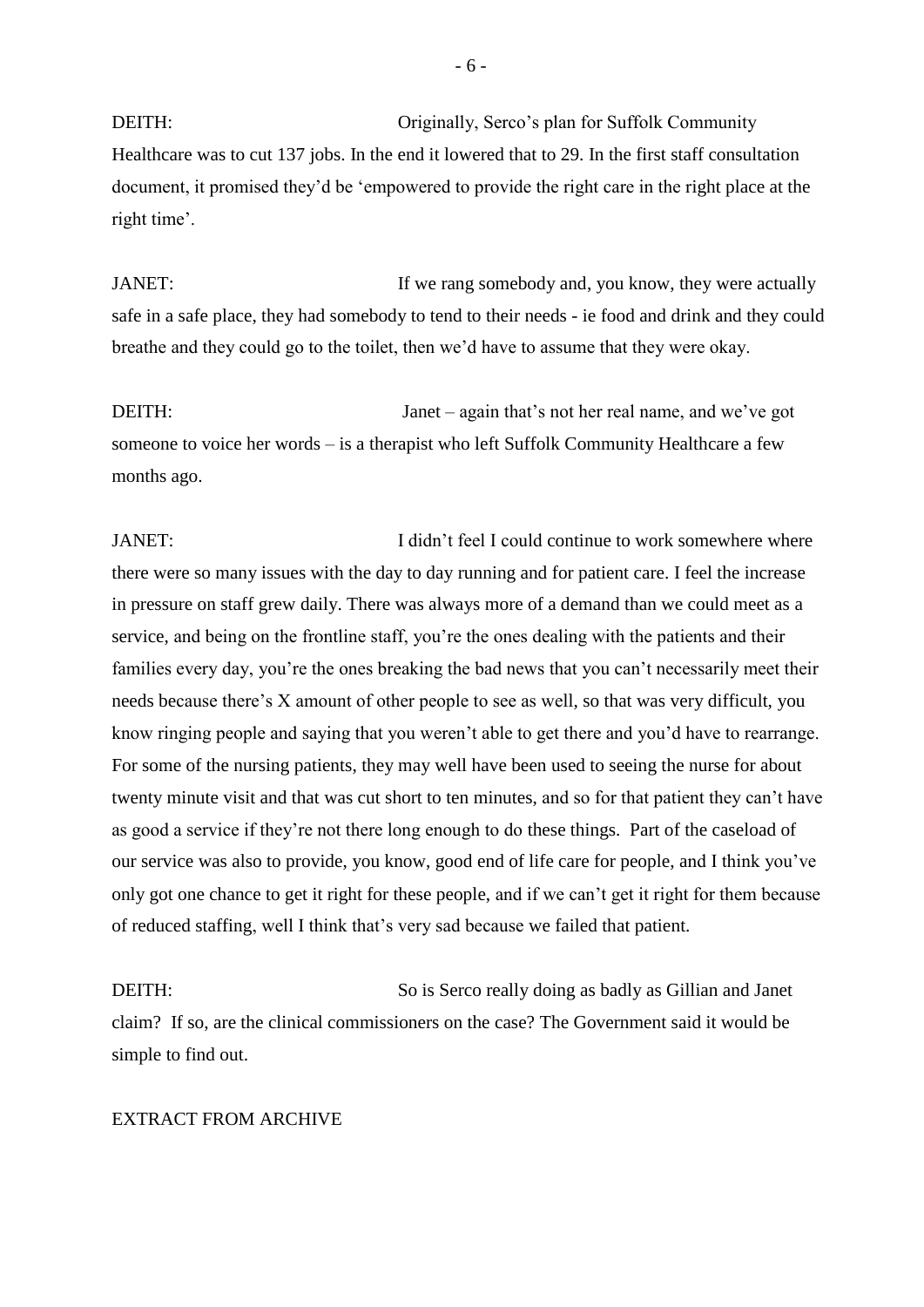CAMERON: New powers for GPs, who can join together in consortia, take control of NHS budgets and directly commission services for their patients. This freedom – and I think this is vital - this freedom does not mean a free for all without proper accountability or a focus on results. We're also going to make everything as transparent as possible. So people will not only know where the money is spent in our public services, but they're going to know how well that money is spent too on health outcomes, school results ...

DEITH: Yet File on 4 producer Ian and I have been finding out just how difficult it can be to get answers about a private NHS contract. In the minutes of one of the commissioners' meetings, we spotted mention of the fact that Serco was undergoing a quality review because it had failed eight key performance indicators. We asked what the review was about. We were told it was commercially sensitive – but:

READER IN STUDIO: None of the performance indicators concern patient safety.

DEITH: Yet a performance report on Serco which was eventually released to us confirms the quality review is looking at:

READER IN STUDIO: Potential patient safety issues.

DEITH: Including staff capacity and workloads. The truth is, Serco's been issued with a performance notice over its four hour urgent response times and delays in things like care plans for palliative patients. Julian Herbert is Chief Officer of the East and West Suffolk Clinical Commissioning Groups.

HERBERT: Some of their speed of response is not as we'd like. We've picked up areas about care lead availability so, and care plans being in place. We've got an issue around pulmonary rehabilitation being complete within twelve weeks. We've got an issue around stage two falls assessments taking place. So those are all points within the contract where we're clear we're wanting a level of service.

DEITH: Is one of the reasons for not hitting that response target a lack of staff?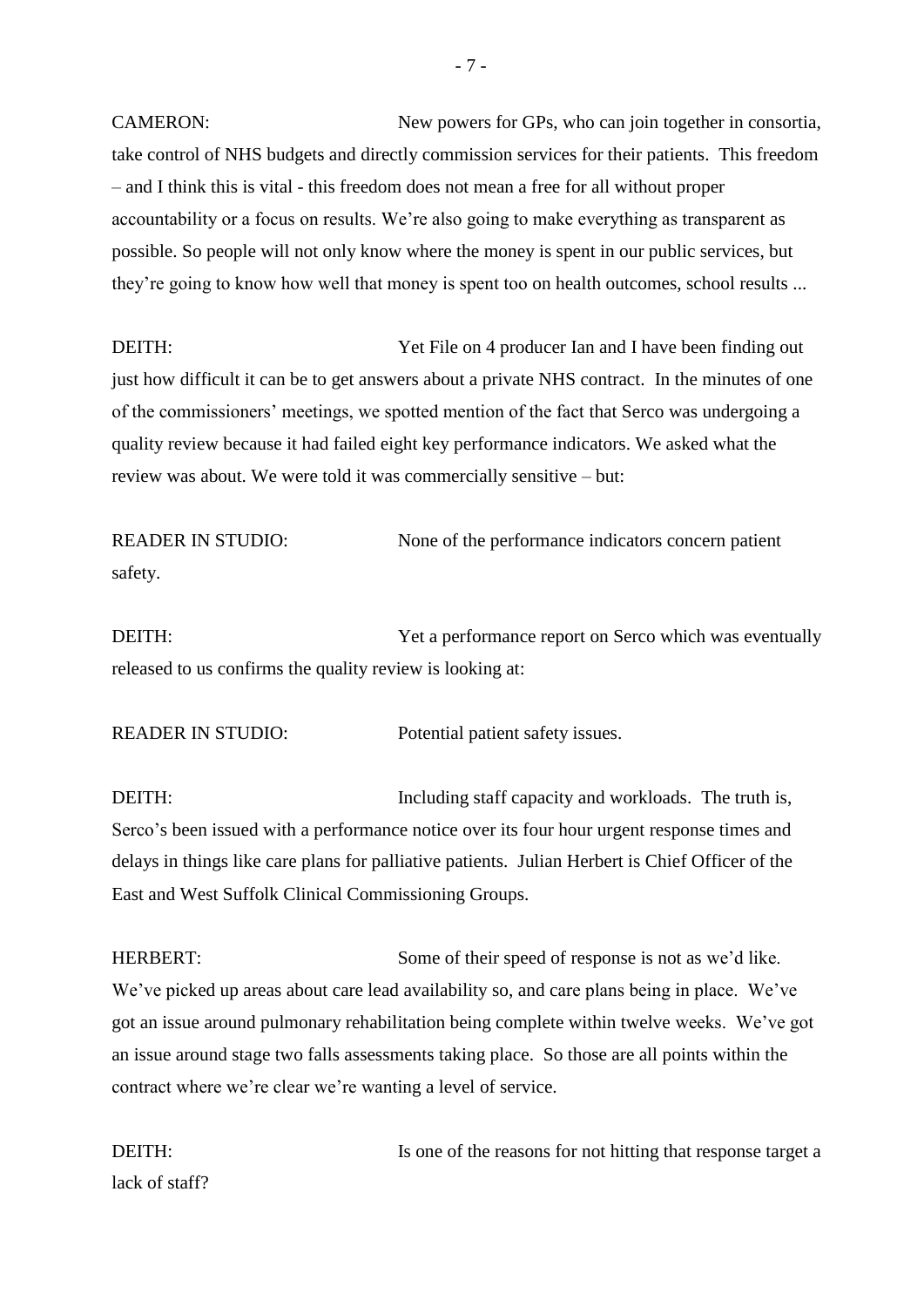HERBERT: There are areas where the staff, the staff levels aren't as we'd like them to be and/or Serco would like them to be and they are looking to resolve those. It gives Serco a chance to put things right first. If they haven't got them right, we then get to the point where we start financially penalising, sort of taking money away from Serco if they don't deliver.

COLCLOUGH: This is the most difficult time, you know we're coming out of six months of transition, we're trying to embed the changes. And I'm not saying that we have got it perfectly right and the staff will tell you the same, but we are absolutely committed to getting it right with them.

DEITH: Sharon Colclough is Serco's Director of Community

**Services** 

#### COLCLOUGH:

A current and a former member of staff feel that they are not delivering the quality and the time of patient care that they did before, that their assessments are rushed and that sometimes they can't get out to palliative patients.

COLCLOUGH cont: I would like to say, first and foremost, that that is absolutely not the case. Patients who need palliative care are at the top of our list and we always deliver that care. There is just absolutely no way we would not deliver that care. I don't believe that everybody is more rushed, but on an on-going basis, we shore those teams up, we are making sure that we are recruiting to those, to those posts now and we are trying to support them as much as we can.

DEITH: So how would you describe the staffing supply at the moment? Full strength, half strength, three-quarters strength?

COLCLOUGH: Erm, our, our, I haven't got those numbers on the table. I know that we have some teams who are, have some vacancies and some who have more than others and we are giving them additional support at this moment, but every service is delivering the kind of care that we expect them to. And the facts to me do not show that, that we are having those difficulties that you're talking about.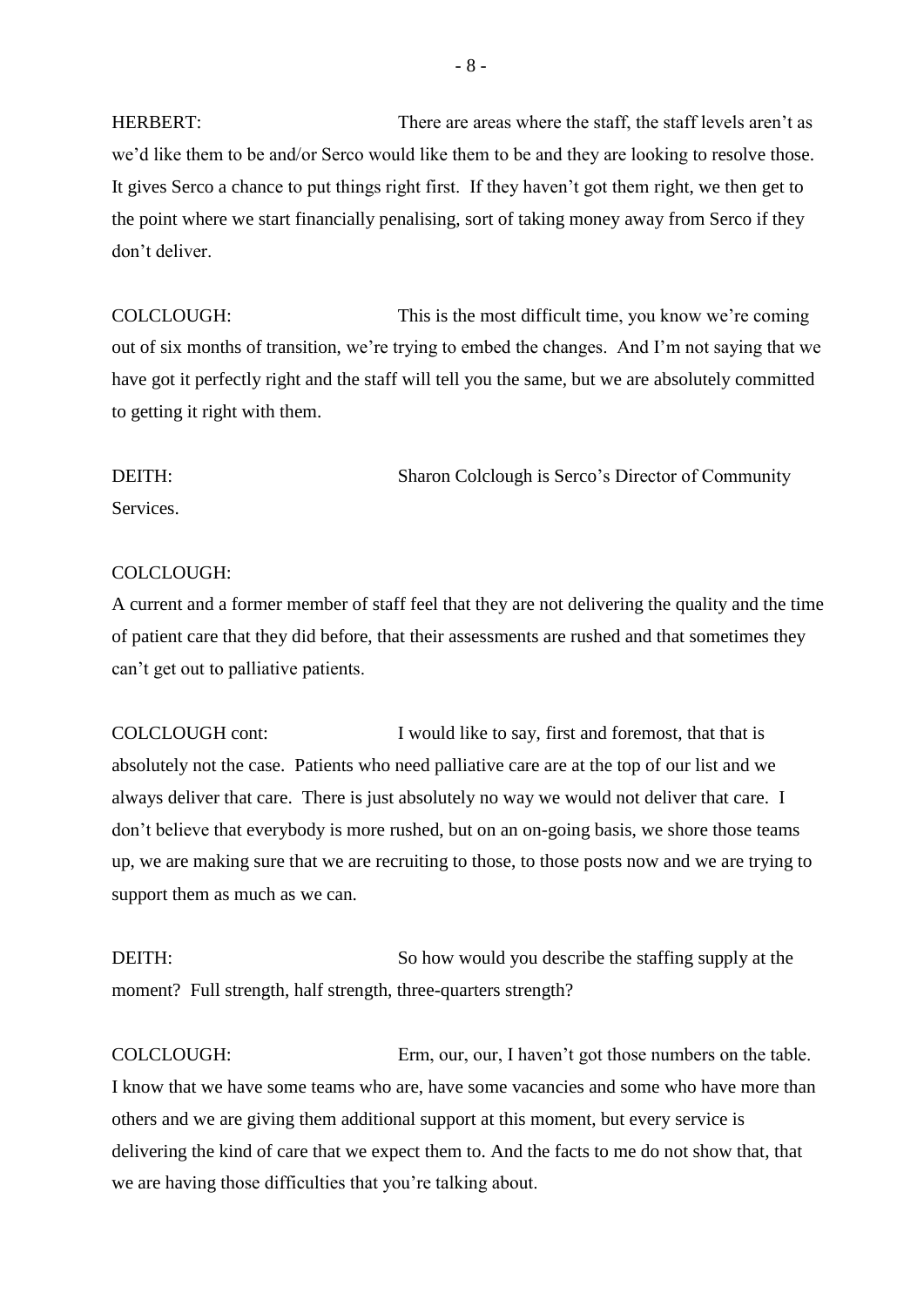DEITH: But what about community nurse Gillian's claim that Serco underbid and underestimated the contract they were taking on? Remember Serco said it could run the service for £140 million - £10 million cheaper than the existing NHS Trust's best price. Are you anticipating making a profit at any point?

COLCLOUGH: We are definitely not making a profit. And looking forward to the next two years, I can't see when that change will come that we would make a profit. What we're more concerned with is making sure we're, we're a safe service, so regardless of whether we bid right or underbid, we have this contract and Serco deliver on their promises. We will continue to deliver the best care we possibly can.

DEITH: But presumably Serco entered into this to make a profit – it's not doing it for the good of its health. Local councillor Sarah Adams, who's on Suffolk's Health Scrutiny Committee, says commercial confidentiality around the contract and Suffolk Community Healthcare's books means she can't judge the performance of Serco or the clinical commissioners.

ADAMS: If the people who are providing care in community services to the people of Suffolk can't be held to account properly by the Health Scrutiny Committee and it's unclear what the Clinical Commissioning Group is doing to improve things, then I can't see how it is transparent, I can't see how public money is being properly spent or not, and whether or not it is possible for Serco to actually deliver the services that they were contracted to do so.

DEITH: The Clinical Commissioning Group's Julian Herbert admits he can't answer that.

HERBERT: We're working with Serco and trying to get them into a position where they are making a reasonable return on the contract and they're delivering the right level of service that they thought they could do at the beginning of the contract.

DEITH: Is it a risk that's paid off?

- 9 -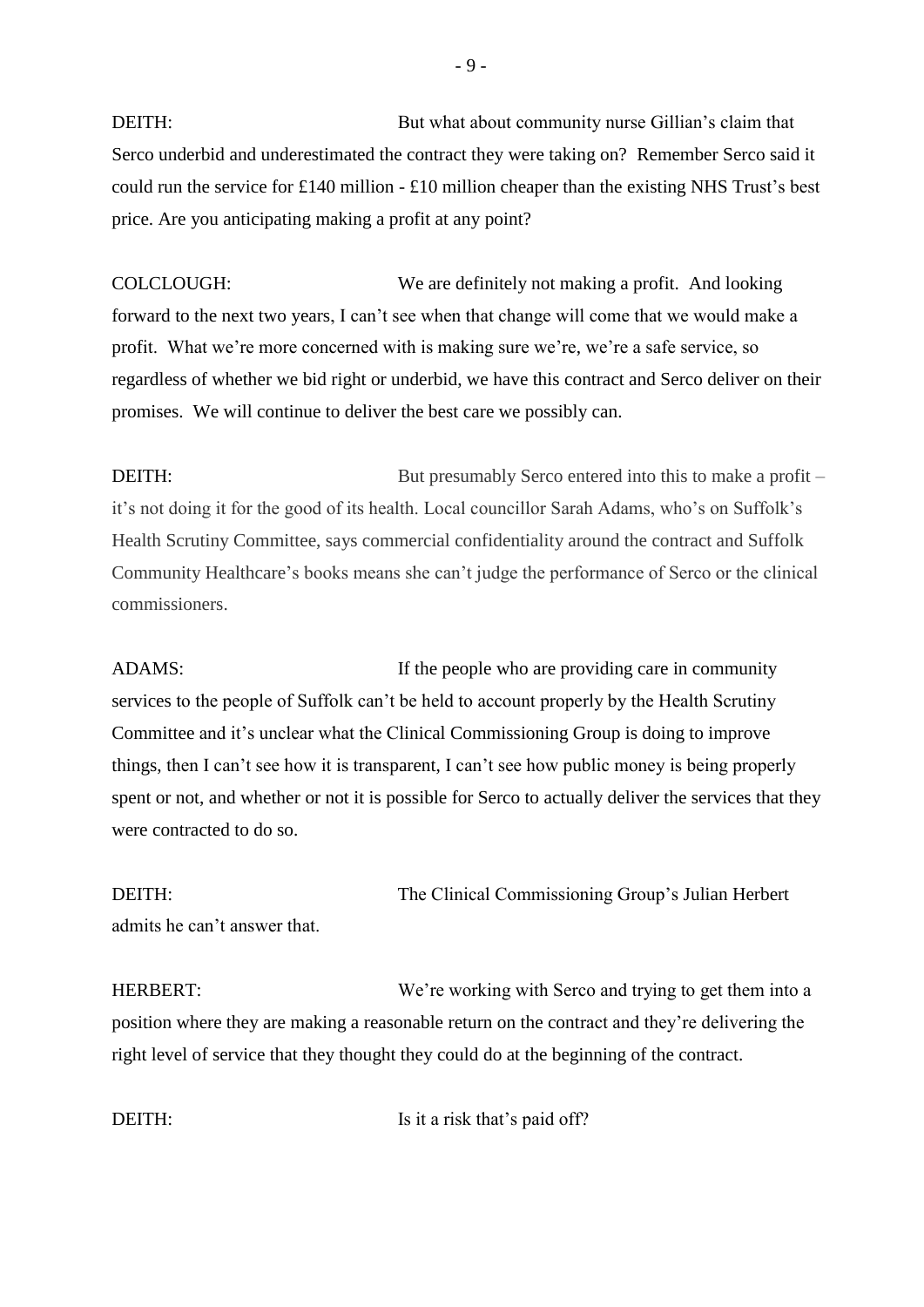HERBERT: I think, I think it's slightly early, too early to say. I mean, we're one year into a three year project. The first year has gone well. There have been some teething problems which we've spoken about, so I think the, the jury is out. Come back and ask me in a year's time.

DEITH: Julian Herbert promised the quality review will be made public when it's finished and he reassured me the commissioners are 'all over' Serco's contract. But MP Grahame Morris, who sits on Parliament's Health Select Committee, says private healthcare providers should be subject to Freedom of Information laws, so that we can follow the public pound and see where it's really going.

MORRIS: I think the public has a right to know the details of those contracts – what elements are profit, what elements are staff costs, what the history of these companies and corporations are. Because if a private sector company decides they won't comply, there's no sanction. You can't fine them. If we are in the business of being transparent and open, I can't understand why there's any problem. This is an issue that should really have cross-party support, so I'm hoping over the next few months to raise this as an issue and to garner some support, not just from my party but across the political spectrum.

DEITH: And there's another question: if things are found to be going wrong, what can Clinical Commissioning Groups do about it? What sanctions do they have? In another Serco contract – for the out of hours GP service in Cornwall – commissioners failed properly to monitor a service which we know now was short staffed and substandard. In Cornwall it fell to whistleblowers - and MP Andrew George – to expose the real story. Serco staff were faking good performance by fiddling the figures.

GEORGE: The matter of greatest concern was that Serco had been falsifying their own data records in terms of whether they had met or breached their response times, especially as they were extolling the great successes that they had achieved in terms of outcomes. So that, I think, dented confidence all round in the service. There were a number of other failings in the service as well.

DEITH: Did you think that Serco would be stripped of the

contract?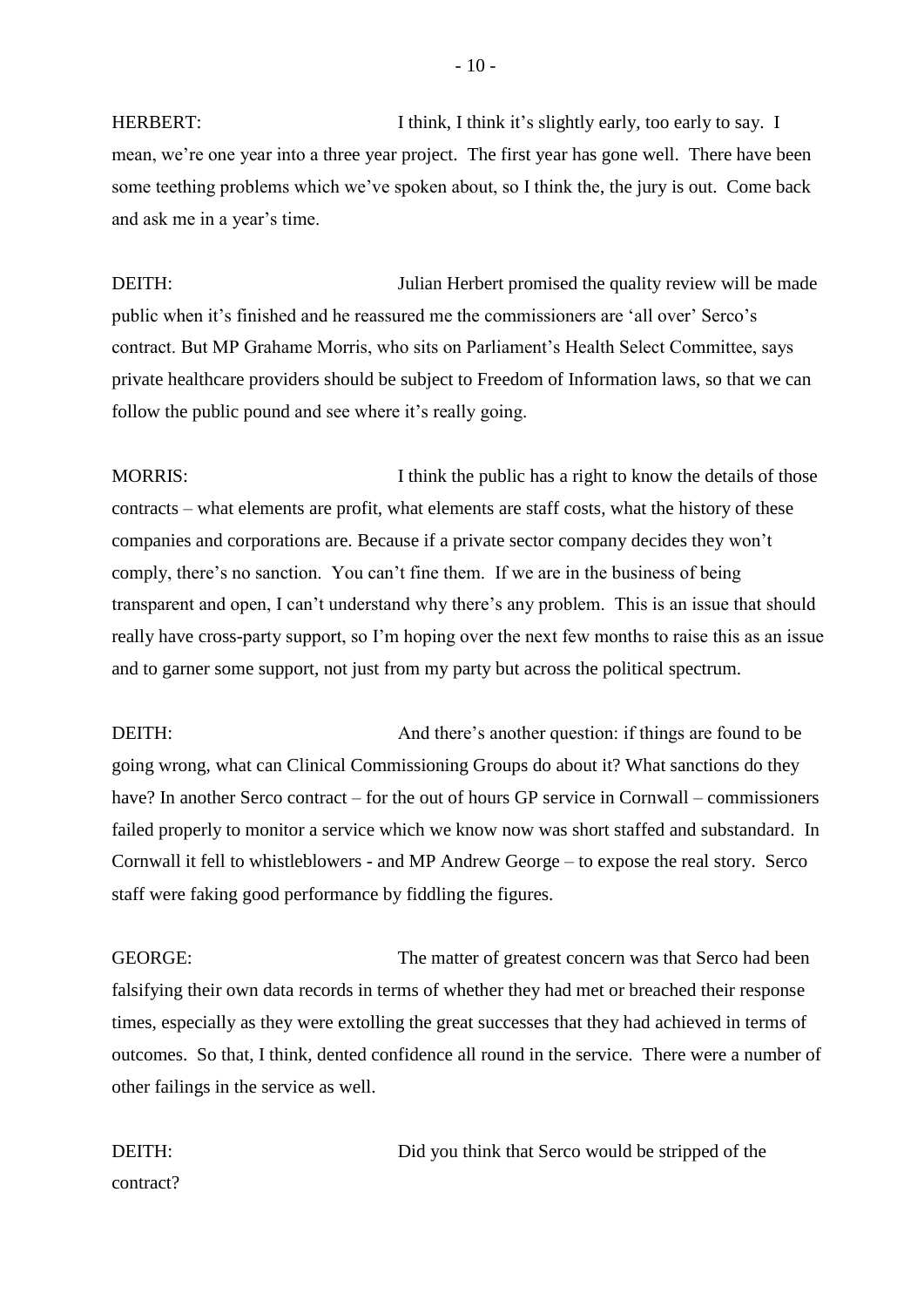| <b>GEORGE:</b> |  |  |  | I mean, my view, I thought they should be. |
|----------------|--|--|--|--------------------------------------------|
|----------------|--|--|--|--------------------------------------------|

DEITH: The Kernow Clinical Commissioning Group in Cornwall existed in shadow form when Serco won the work, and was involved in awarding the £32 million contract. And it's allowed Serco to hang on to it. When it looked at the saga of the Cornwall contract, the Public Accounts Committee said large private providers were better at negotiating contracts than delivering a good, value for money service. A point I put to Serco's Sharon Colclough.

COLCLOUGH: I think we're very good at managing the contracts and the delivery of services, whether, you know, overall Serco is a very profitable company, so you look at this contract within all of those.

DEITH: If we look at health contracts, in Cornwall, for example, are you making a profit there?

COLCLOUGH: No. I mean, you know we're not making a profit there. We have invested there as well in order to deliver probably one of the best services in the country at the moment.

DEITH: Really?

COLCLOUGH: Yeah.

DEITH: You were found to have lied about data in Cornwall – how can that be one of the best services in the country?

COLCLOUGH: Two years ago, there were significant issues in Cornwall. Serco Health have invested in, in turning that service around and today, and certainly I've been involved in it since January of this year, and all our efforts have been making it into an excellent service. We hit the national quality requirements and, you know, we are working together with the CCG much better than ever before and it delivers a very good service.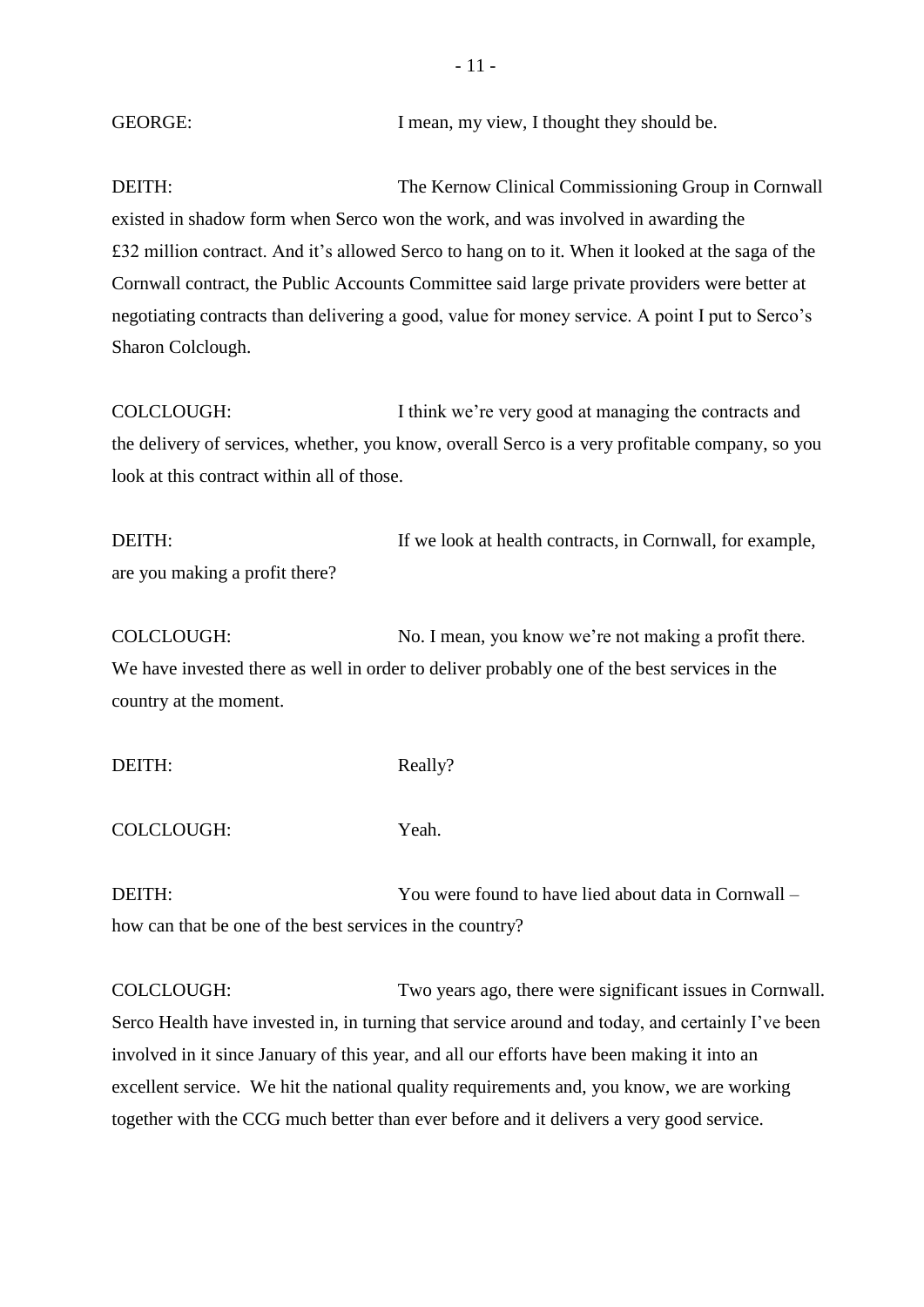DEITH: In April this year managers told the Public Accounts Committee they were still failing to meet targets for patients to talk to a doctor within an hour. Things seem to have improved, but Serco still asked for help, approaching a group of GPs called Devon Doctors to join in the contract and supply the GPs out of hours. But negotiations stalled. File on 4 understands Devon Doctors said it would need more money to run the service – and it didn't trust Serco or the CCG to come up with the money.

GEORGE: If it is going so swimmingly well, then why is Serco seeking to subcontract a core part of its service when it is less than halfway through its contract? And I would like to see the CCG, you know, grab this issue by both hands and, if necessary, withdraw the contract from Serco if Serco are not prepared to hand it back.

DEITH: Andrew George MP. It seems Kernow Commissioners are unwilling, or unable, to show Serco the door. In one sense they're in a difficult position. If there are no takers for the out of hours contract, the commissioners have nowhere to go. But there's something else in their way. In the last few days they've admitted the Devon Doctors solution was binned partly because it carried a financial implication. Kernow CCG told us while Serco's performance is good, there's no immediate imperative to find an alternative – and it is being tougher with the company.

READER IN STUDIO: We are being much more stringent in our application of contract levers, so for example have not paid any bonuses since April. We are continually reviewing this contract to ensure it continues to meet local needs and we will consider any proposals for alternatives, but these must be sustainable and represent value for money.

DEITH: In Cornwall, patients haven't seen much transparency or accountability in NHS commissioning. Contracts, even when they're broken, are not easy to get out of. You'd think private companies would be loving this new, competition-driven, outsourcing-friendly NHS. But in some cases even they are complaining about the reforms. It's an interesting moment when it's private providers who're calling the new style commissioning anti-competitive.

## ACTUALITY WITH GAMMA KNIFE MACHINE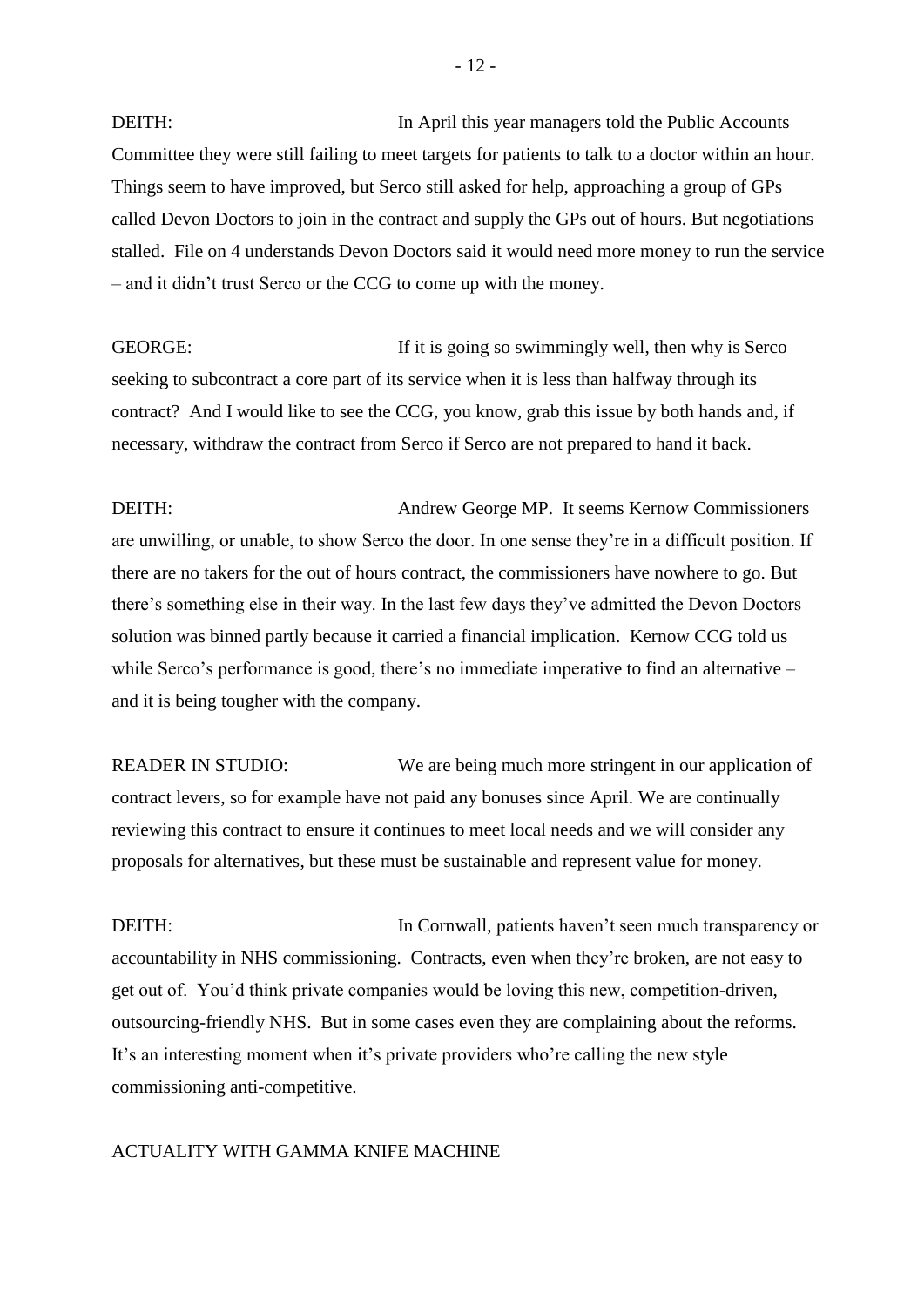WARD: So we'll have you lying down on our couch with your head towards the top. The doors of the machine will open and you'll go into about waist-depth.

DEITH: Radiographer Robert Ward talks through what happens inside the £3 million Gamma Knife radiotherapy machine at the private Thornbury Hospital in Sheffield.

WARD: Once you've gone into the machine, the treatment will start. It's pretty silent, so we can put a CD on or the radio on, if you want that to keep you company. There's a microphone, so you can speak and we can hear you, and a camera and we'll keep an eye on you. Okay?

DEITH: The Gamma Knife fires high dose precise beams of radiation at brain tumours and lesions without damaging surrounding healthy tissue. This is brain surgery without the knife. It's completely painless – in fact, many people fall asleep during the treatment.

BMI Healthcare's been treating NHS patients at the Thornbury for years. Brain cancer treatment being a specialist area, it's not commissioned by the new GP groups. A national body, NHS England, has kept control of specialist services, making decisions on £12 billion worth of care. And it's accused of breaking the new rules on competition and patient choice. In May, an outpost of NHS England, the South Yorkshire & Bassetlaw Area Team, told the Thornbury it wouldn't give it a contract to treat NHS patients, because there wasn't a need for its services. The work would go to Nova Healthcare in Leeds and the NHS hospital, the Royal Hallamshire. Consultant neurosurgeon Andras Kemeny says there was a need for the Thornbury, because the Royal Hallamshire had more patients than it could treat.

KEMENY: It's not that the private sector would cream off the work away. In any case, that should not be an argument for holding one provider down. Patients are treated under the same tariff for the NHS exactly for the same amount of money, so I can't see any reason why patients couldn't choose. They could just say, 'I would like to be treated there.'

DEITH: So how did the NHS England team make its decision on providers? BMI Healthcare and Medical Equipment Solutions, which supplies the Thornbury's Gamma Knife machine, complain NHS England's refused to tell them whether there was some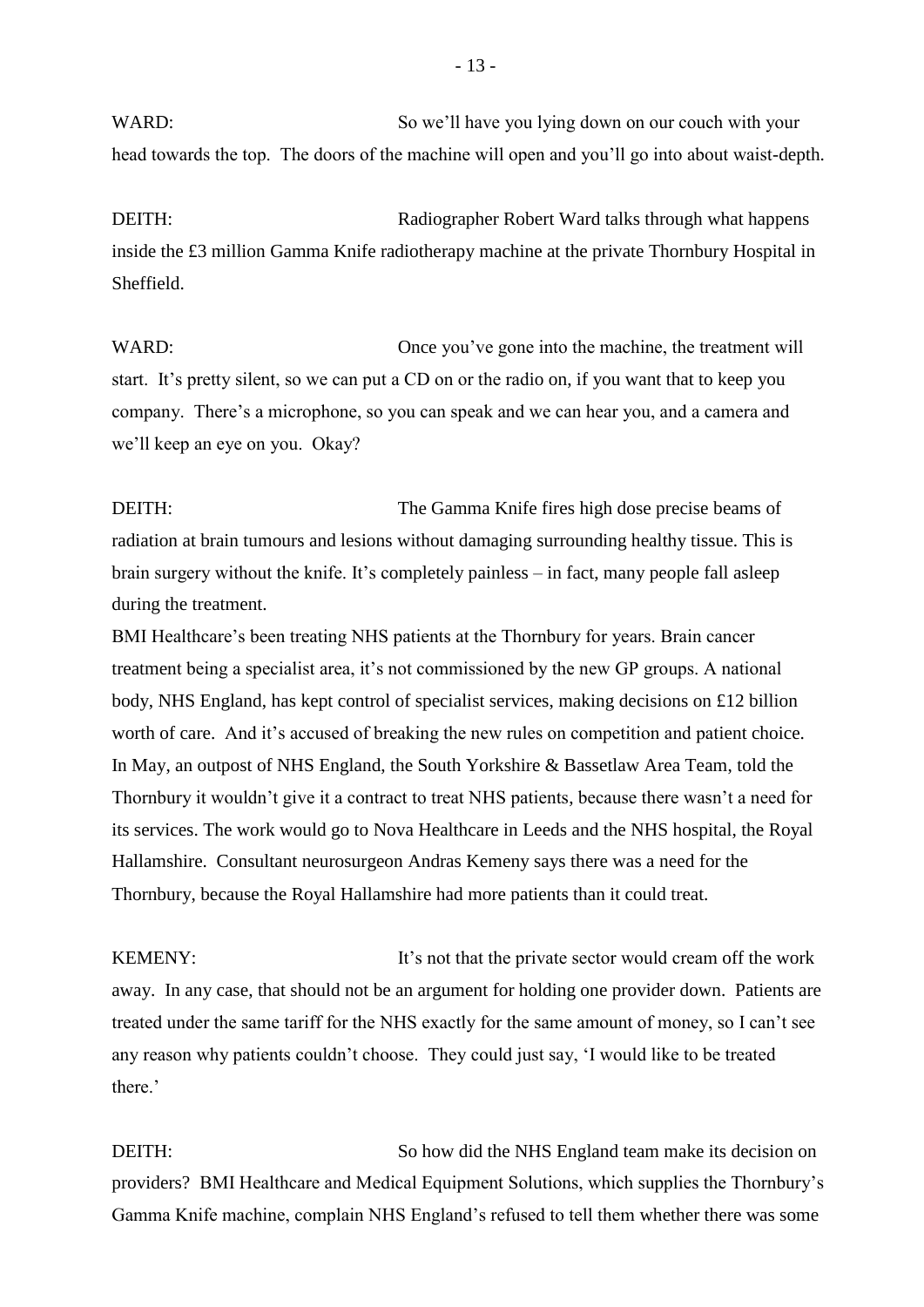DEITH cont: new contract they weren't party to. The regulator, Monitor, is investigating whether the rules on competition and patient choice have been broken. It's already said it doesn't appear NHS England advertised a contract or invited providers to bid for the work.

So who are the South Yorkshire & Bassetlaw Area Team? Well, it's not that easy to find out. Unlike the Clinical Commissioning Groups, who have websites and reams of minutes of public meetings, there's no website for the local area team.

Professor Calum Paton of Keele University studies NHS reforms and says this isn't the localism we were sold.

PATON: The issue with the commissioning by the area teams though is the accountability and legitimacy. These bodies are, you know, virtually unheard of, literally, to the public, and indeed to some specialists as well, and I think it's what you might call cock up rather than a conspiracy, in that nice academic phrase that they are meeting in secret like this, because what happened when the NHS had its big reorganisation in the Health and Social Care Act of last year, it was only at the very late stage that they actually thought – this is the politicians and policymakers – what are we going to do with these specialist services if we're devolving everything down to the GPs? So they cobbled together, very late in the day, an arrangement whereby they would be centrally commissioned, and while it's maybe appropriate to commission them regionally or even centrally, it's surely inappropriate to do so without transparency or accountability or even awareness by the public of these meetings. It's hardly the devolved, patient-friendly NHS we were told about.

DEITH: After the Thornbury complained, the South Yorkshire & Bassetlaw NHS team decided to award the hospital a contract after all. But the investigation by Monitor still stands. And NHS England's not just facing questions over the commissioning of radiotherapy in Sheffield.

#### ACTUALITY AT QUEEN'S SQUARE

DEITH: The National Hospital for Neurology and Neurosurgery is an elegant red brick building with high windows here in Queens Square. It's part of University College London Hospital. Last October it took delivery of the UK's most modern Gamma Knife machine and has treated over a hundred people, mostly NHS patients. But now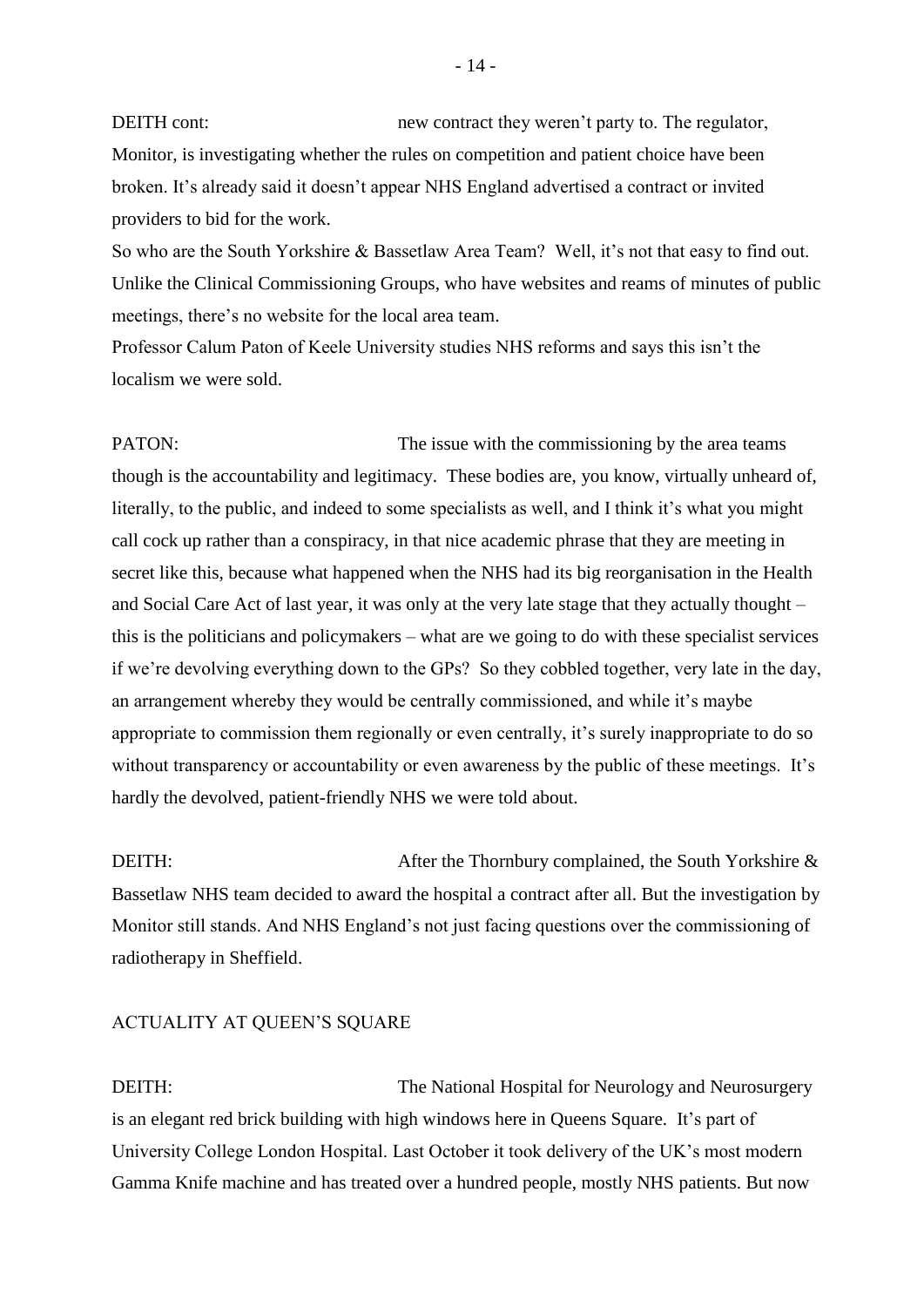DEITH cont: the hospital's been told NHS England won't fund treatment here. Patients will be seen by two other private companies. Most of the time the £3 million Gamma Knife here will be gathering dust.

NHS England said it had decided the National's NHS work would go to the BUPA Cromwell hospital and to Healthcare Corporation of America at Barts. You might ask why should we care about private companies fighting over whose piece of the NHS cake is the biggest? Well, patients with life threatening conditions have been caught in the middle.

## ACTUALITY OF PIANO

CONNIDES: That's good, very good.

DEITH: It's half term and eight year old Constance is at home with her mum. Harriet Connides is lucky to be here.

CONNIDES: I woke up in the middle of the night. It was terrifying. I got out of bed to go to the loo and just fell on the floor. I couldn't move. I went to the National Hospital and I was told after an MRI and various investigations that I'd had a brain haemorrhage, completely out of the blue. All the neurologists keep saying to me I'm very very unlucky, I'm so unlucky, I'm so unlucky, but I think I'm probably actually quite lucky to be alive, that I didn't just die in my sleep. My hand was completely paralysed, my leg was, my left leg was completely paralysed, so it took me a long time to learn how to walk again. And I was given the choice of having surgery, neurosurgery, or the Gamma Knife. Now I'd never heard of Gamma Knife before, but it sounded the least invasive and I said please, nothing invasive, I'd rather the Gamma Knife.

DEITH: Harriet Connides' neurosurgeon, Neil Kitchen, wanted to use the Gamma Knife to seal the tiny vein which had popped and could bleed again. It was important to get on with it. Harriet was told she would have the treatment in three weeks.

CONNIDES: There was absolutely no mention of funding, absolutely no mention. As far as I knew, that was fine, I would hear round about June, July as to when the operation would take place, so I'd just be waiting for the letter really.

DEITH: And a letter did come?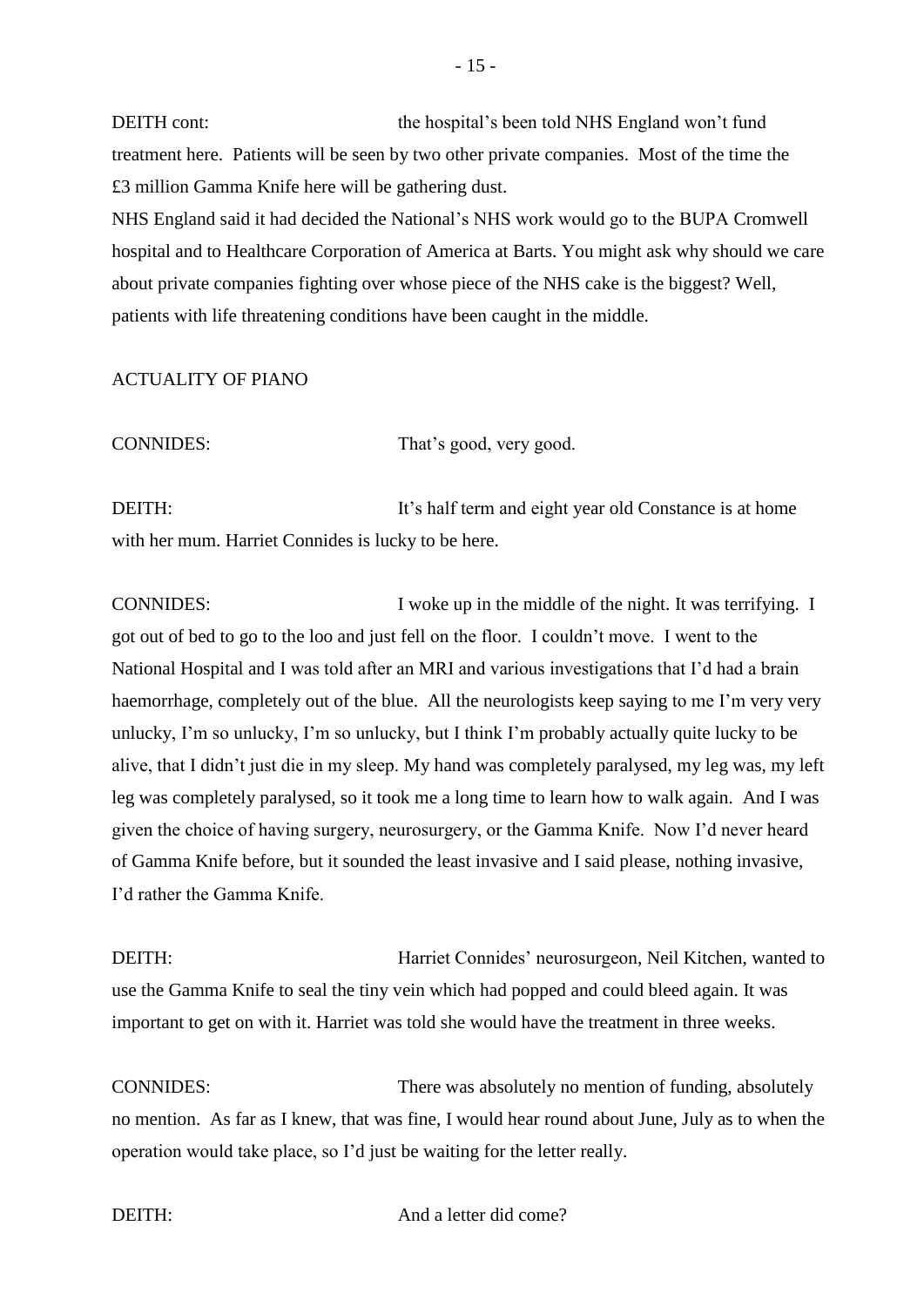CONNIDES: I opened the letter and I was absolutely flabbergasted, because it just floored me completely. It was Mr Kitchen, who was one of the surgeons at the National Hospital who was writing. You could tell from the tenor of the letter that he was not happy at all with the situation.

READER IN STUDIO: You're one of a number of patients awaiting Gamma Knife treatment. Up until April we've been routinely treating NHS patients, but since the new NHS Act, commissioning has changed radically and we have not been allowed by NHS England to treat NHS patients. Instead they've asked us to refer you to one of two other Gamma Knife units in London. I think this is very wrong in terms of continuity of care and patient choice.

CONNIDES: It just felt like NHS England, who I didn't even know who the hell they were, were just saying, we don't care about you, go away and die for all we care.

## DEITH: Were there tears?

CONNIDES: Absolutely. Absolute tears of anger, frustration, fear. Absolute fear as well. I've gone to bed every night for the last year and a half not knowing if I am going to wake up in the morning. Absolutely terrified. I've got a young daughter, you know, I just felt I was being denied potentially life-saving treatment.

DEITH: Why were you so upset, because they were still offering you treatment?

CONNIDES: Instead of having it within the next three weeks, I was looking at another year. I've been basically kicked off a waiting list, that's how I see it, when I was about to have treatment. Why is this being denied to me?

DEITH: NHS England did relent and let some patients who didn't want to leave the National Hospital be treated there. After three long months, Harriet Connides had her potentially life-saving procedure a few weeks ago. The National Hospital for Neurology is baffled by NHS England's decision to cut off the funding supply. We wondered whether it's about money. Are BUPA Cromwell or Barts cheaper? Have they signed new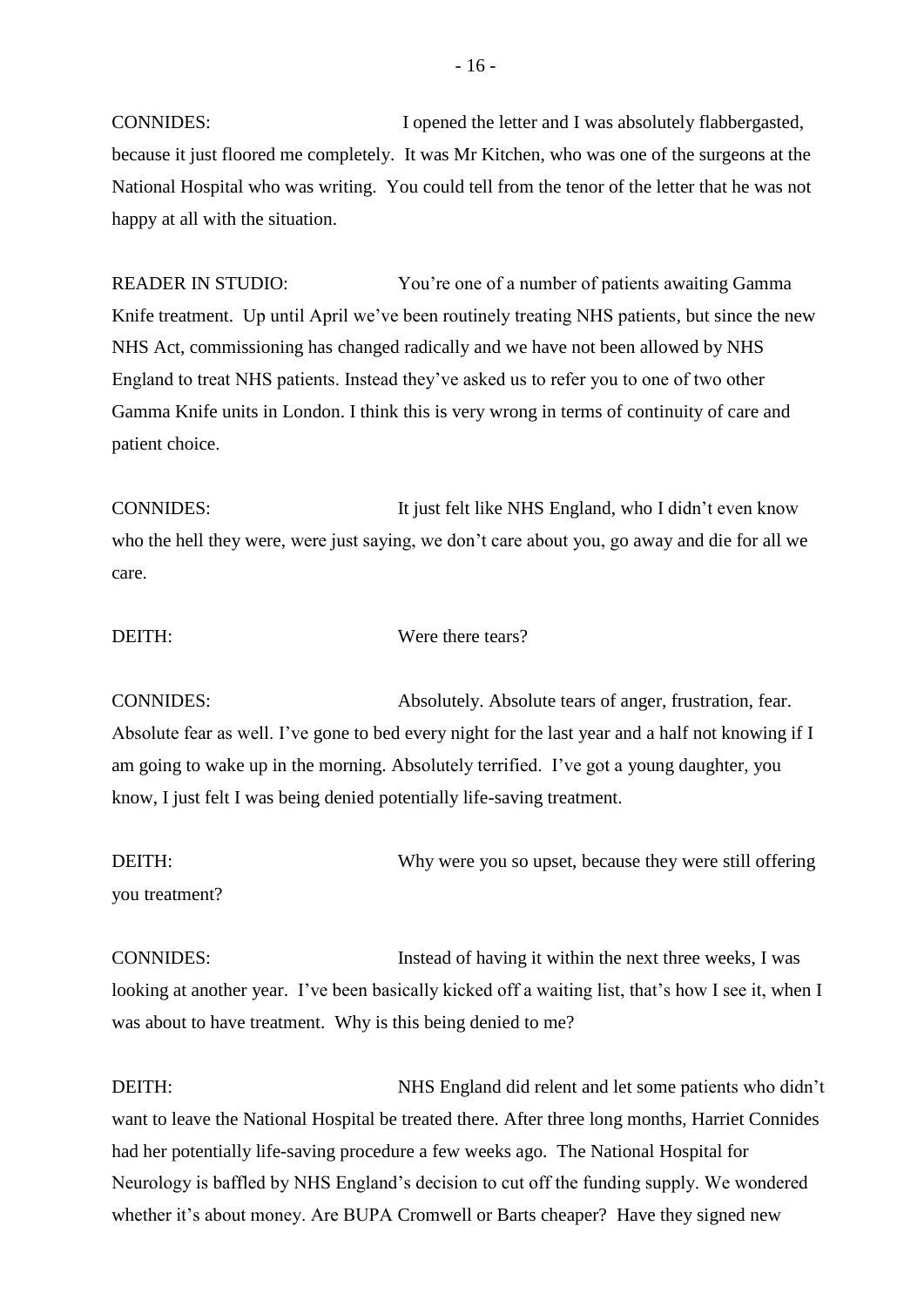DEITH ccont: contracts to take the extra patients? Or is NHS England asking them to treat more people for the same price as before? NHS England refused to give us any answers in an interview. It told us, 'the value of the contracts are commercial information and therefore in confidence.' BUPA told us it wasn't aware it was getting any more patients. Healthcare Corporation of America owns the Gamma Knife machine at Barts. Its Director of Cancer Services, Neil Buckley, agreed to talk to me about NHS England's decision.

BUCKLEY: They reviewed their capacity and some of the existing units – ourselves, there's another one in London as well – and those existing units where they've got some experience I think have continued to be used and some of the units have been excluded from that.

DEITH: NHS England say that the patients who would have gone to the National Hospital for Neurology will be split between BUPA at the Cromwell Hospital and HCA at Barts. Has that involved a new contract?

BUCKLEY: No.

DEITH: People are wondering why that hasn't involved a tendering process, for example.

BUCKLEY: I don't know. I don't know how the NHS England process works.

DEITH: If things had shaken down a different way and you'd lost patients to another private provider, you'd be pretty cheesed off, wouldn't you?

BUCKLEY: I may well be cheesed off, but I don't think I'd go as far as to say it was anti-competitive.

DEITH: Aren't commissioners duty bound, under the Health and Social Care Act, to put contracts out on the competitive market with very few exceptions, and that hasn't happened here, has it?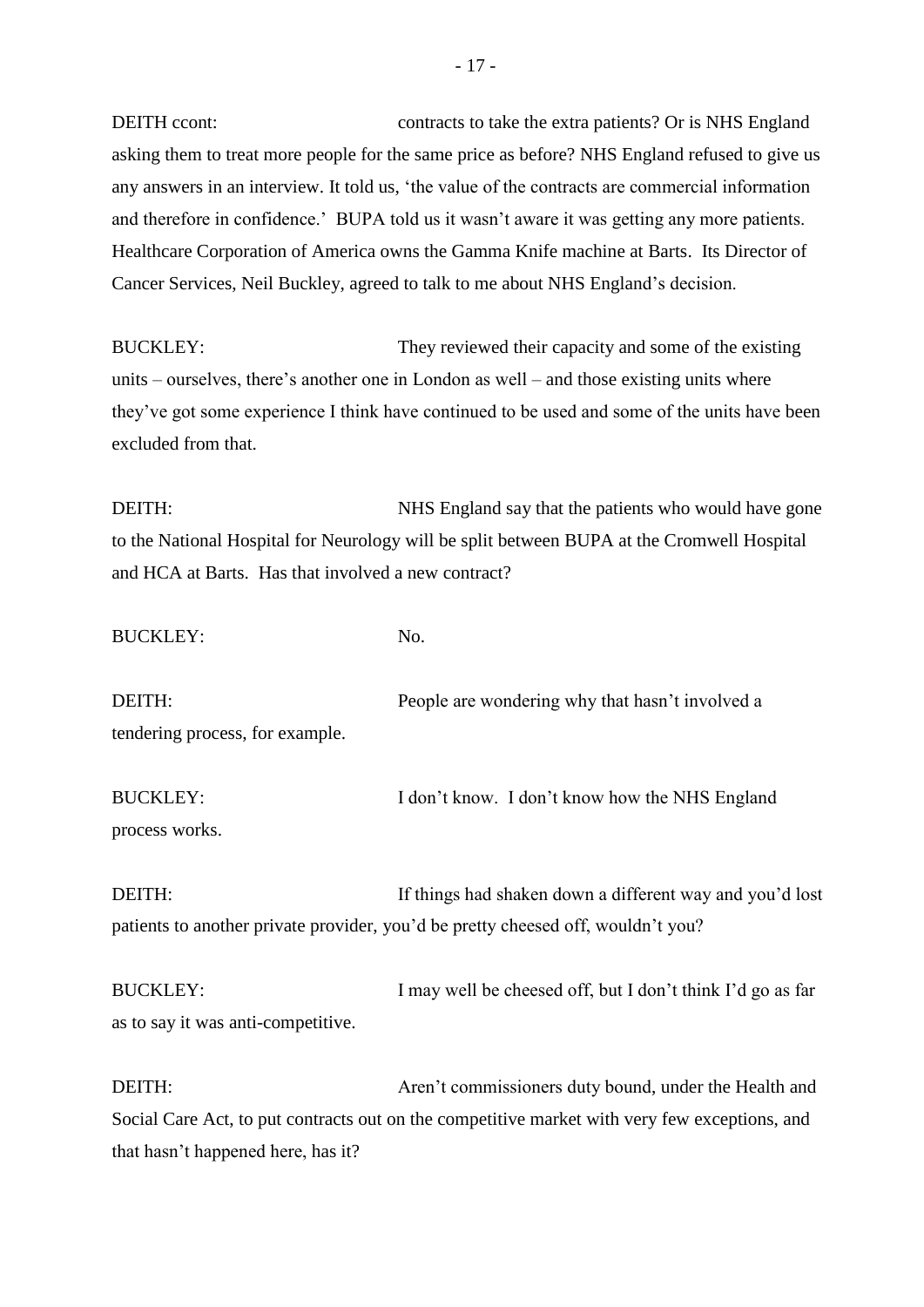BUCKLEY: Not that I'm aware, but I'm not sure. There's not been a tender process that I'm aware of, no. To my mind it's NHS England's prerogative to commission where they feel fit.

DEITH: NHS England refused to give us an interview, however they did send us a statement.

READER IN STUDIO: There have been no new tender decisions in London for Gamma Knife radiosurgery in the last three years. These contracts are based on rolling forward previous contracts established with Barts and BUPA Cromwell. Each patient treated at the National Hospital for Neurology at UCLH has been funded via a complicated individual funding request and the patient numbers are very low. NHS England took over the commissioning of old specialised services with a key aim of reducing variation in the way these important services were commissioned and delivered so that patients with rare conditions receive the same high level of service wherever in England they live.

DEITH: But the National Hospital for Neurology and Neurosurgery saw 121 patients in the last year. Medical Equipment Solutions, which runs the unit, has written to Monitor saying it did meet the clinical specifications. It's all very strange. NHS England say they're doing a review, but did they hold a review and then make their decision, or did they make the decision and then announce a review when people started complaining? Again, without being able to interview them, it's not clear. Their statement says:

READER IN STUDIO: NHS England has now initiated a national capacity review for radiotherapy services, including Gamma Knife, as it believes contracted volumes have been relatively stable and both existing providers in London have capacity to deal with the workload.

DEITH: Now we've learned NHS England have put off the results of their review – due last week – for another month. Nine patients who were due to be treated at the National Hospital are still waiting. Consultant neurosurgeon, Andras Kemeny – who's also President of the British Radiosurgery Society – says it's unacceptable.